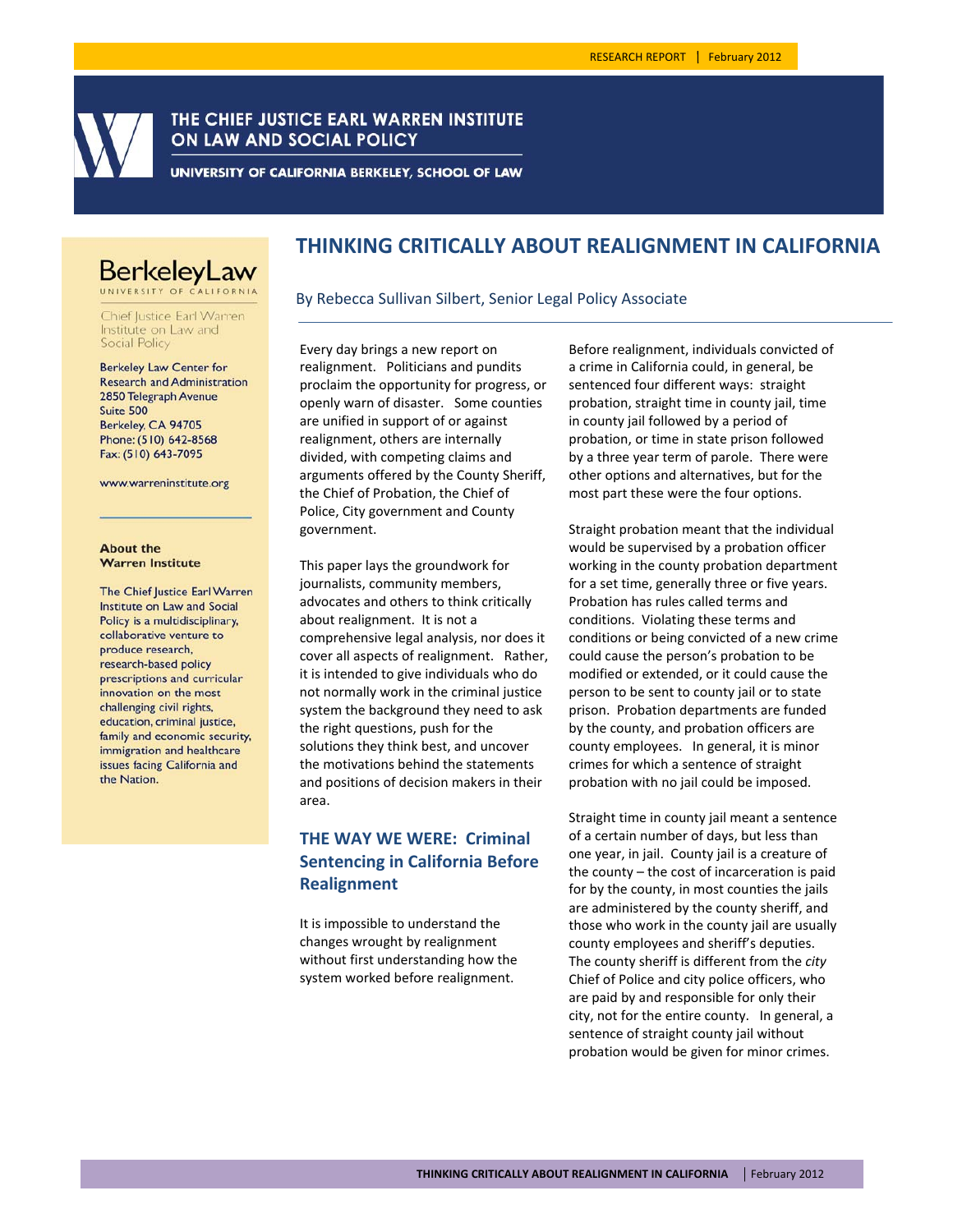A much more common sentence has been a term in county jail followed by a probation "tail." This meant that the individual would be sentenced to a set time in county jail, but upon release the person would be on probation. County jails are managed by the county sheriff and paid for by the county. Probation supervision is handled by the county probation department and is also paid for by the county. The probation "tail," which is three years in most California counties, has been considered important for public safety as it allows the county to continue surveillance such as drug testing, and it keeps the person in contact with a probation officer who should be assisting the person as he or she attempts to find employment, obtain housing, and make other positive connections that reduce recidivism. However, budget considerations in many counties mean that probation officers have been supervising as many as 150 people at a time, which can limit their ability to work effectively. Whether or not it is combined with jail time, a person who violates the terms of their probation can have their probation modified and extended, or their probation can be revoked and they can be sentenced to jail or prison. An individual struggling to comply with his or her conditions of probation could receive multiple modifications and extensions, extending their probation term well beyond the originally imposed length.

The fourth sentencing option prior to realignment has been state prison. The distinction between county jail and state prison is incredibly important. County jail is a function of the county – unless the county pays for space in an out of‐county facility, individuals sentenced to county jail serve their time in their home county, in a facility administered and paid for by the county, and potentially closer to family and community. State prisons, on the other hand, are paid for and run by the state. Prisons are administered by the California Department of Corrections and Rehabilitation (CDCR), and are located throughout the state. A person sentenced to state prison could go to any of the California state prisons depending on factors such as the nature of their crime, their history and their needs. Employees in a state prison are paid by the state, not by the county. They are employees of the State of California regardless of the particular prison in which they work. $<sup>1</sup>$ </sup>

Three facts about California's pre‐existing criminal justice system are key to understanding realignment. First, the distinction between county jail and state prison was premised on the idea that more serious offenders with longer sentences would be separate from less serious offenders with shorter sentences. Before realignment, a person could not be sentenced to county jail for more than one year. The longest sentence that could legally be imposed in county jail was 365 days, and sentences longer than one year had to be served in state prison regardless of the nature of the crime. Since county jails were set up for shorter‐ term sentences, they traditionally have not offered as many educational or drug treatment programs as prisons, they generally have less outdoor and visiting space than state prisons, and they often do not have medical facilities capable of managing serious or long term medical conditions.

Second, before realignment every person released from state prison had a mandatory three year term of parole. Parole and probation are different. Parole is similar to probation, in that the individual is supervised and can be returned to custody for violating the terms and conditions of his or her parole or for committing a new crime. However, parole agents are not probation officers. Parole agents are state employees supervising individuals released from prison. Up until realignment, probation officers were county employees supervising people released from county jail. Parole agents have traditionally enjoyed stronger law enforcement powers than probation officers and it has traditionally been easier for parole agents to return a parolee to custody. Also, probation is county‐managed and probation officers work throughout a particular county, while parole is organized by region, and a parole agent's region may extend beyond a county's border.

Finally, because parole is a state function, the cost of a parolee's return to custody on a violation has been a state cost. If the person was arrested or detained on a parole violation, the state paid for the incarceration even if the person was sitting in a county jail rather than a state‐run prison. In those instances, the state reimbursed the county for the cost of incarcerating the violator. The cost of a probationer's return to custody, however, had been a county cost if the probationer was sent to county jail, but a state cost if the probationer was sent to state prison. Prior to realignment, a probationer who violated his probation terms could have been sentenced to either state prison or to county jail.

 $1$  CDCR does use some "private prisons," which are prisons run by private companies. The state pays the company to provide the services of incarceration and inmate management. Individuals serving time in one of these facilities are state prison inmates, but the employees in private prisons are not state employees. Employees of state‐run prisons are generally members of the prison guards' union, while employees of private prisons are generally not union members.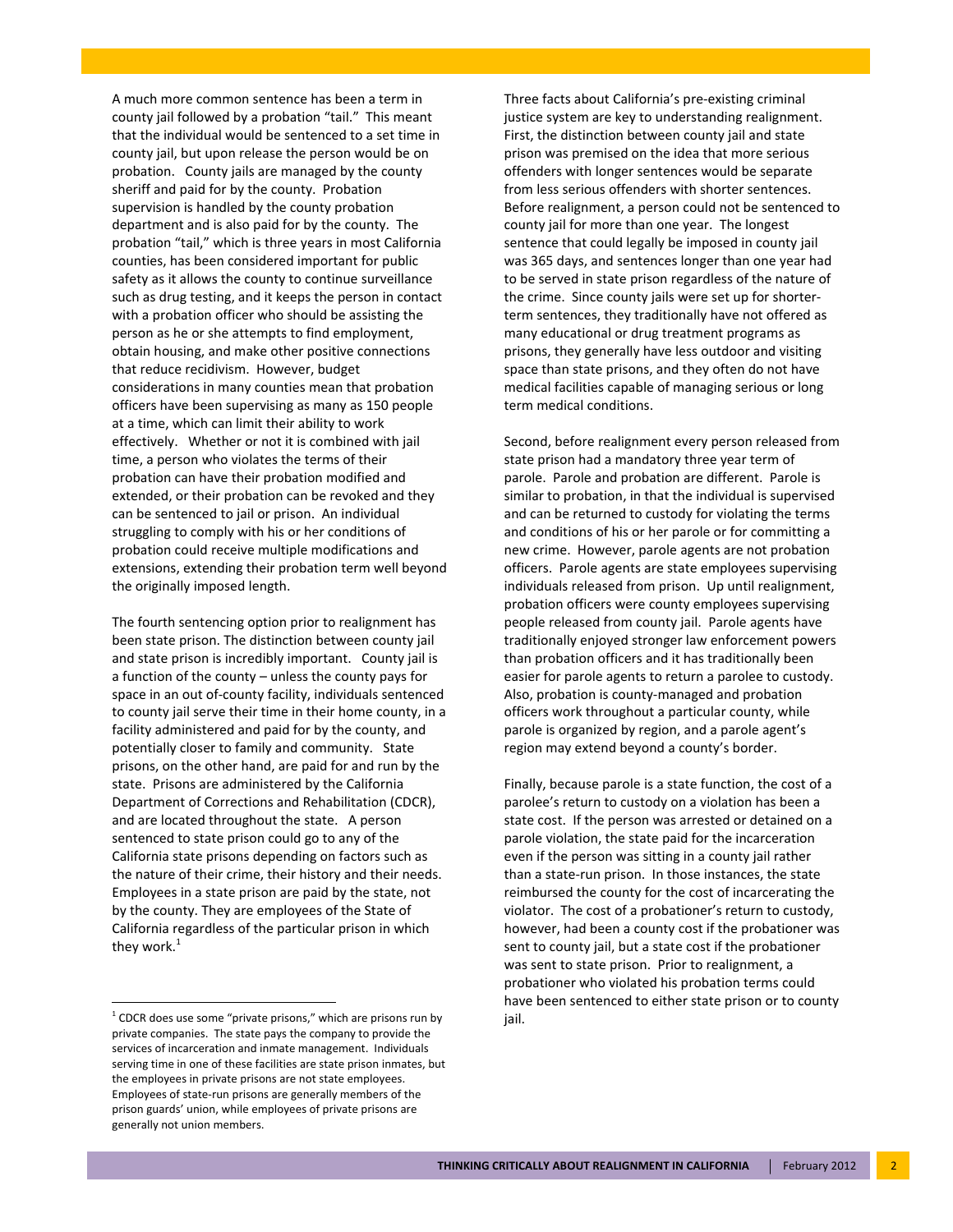# **BURSTING AT THE SEAMS: California's Overcrowded State Prisons**

Almost everyone in California knows that our state prison system is overcrowded. The overcrowded conditions, and the resulting inability of the state to provide adequate medical care in those overcrowded prisons, were the basis of the lawsuit that resulted in the United States Supreme Court ruling in *Brown v. Plata*. Note that the Supreme Court order requiring that California reduce its prison population applies to state prisons only; the case was not about county jails. California's counties, however, are just as obligated to abide by the United States Constitution as the State is.

There are numerous historical reasons for California's overcrowded prisons. Experts debate which reasons are most responsible, but for purposes of this paper we will focus only on four.

First, the length of sentences imposed has increased over time. This is so because basic sentences have increased (i.e., a crime that used to call for a sentence of one year was amended to call for a 2, 4 or 6 year sentence), but also because legislators have added ways to increase a sentence (i.e., a crime that calls for a 2, 4 or 6 year sentence can be increased because of prior convictions or other enhancements). California's Three Strikes law plays an especially large role in requiring extremely long sentences for individuals who used to serve much less time. Longer sentences have had two effects: (1) more people had to go to state prison instead of county jail because the law required that their sentences be longer than one year, and (2) more people in prison were staying longer than they used to. If you continue to add new people, but the ones already there aren't leaving, you end up with overcrowded prisons.

Second, definitions have changed over time so that more crimes are considered serious and violent under the California Penal Code. $^2$  An individual convicted of a crime that is defined as serious or violent goes to state prison, not county jail. As more crimes have been defined by the Legislature as "serious" or "violent," more people have been required to go to state prison instead of county jail.

Third, cuts in county level services have meant that many individuals, particularly those with substance abuse and mental health problems, have been unable to overcome their addictions, obtain treatment, find employment, and find housing. These individuals often return to crime. In general, these are not individuals who engage in serious or violent conduct (either as

those words are understood colloquially or as defined in the Penal Code), but rather individuals who cannot or will not stop what they are doing. Up until realignment it was the practice in many counties to send individuals to prison if they were unable to stay out of custody after receiving multiple chances for county jail and probation, in the hopes that the state prison system could absorb some of the high costs of monitoring and treating these individuals. This practice added to the numbers of people in state prison, particularly the numbers of non‐serious, non‐violent state prison inmates.

Finally, in California (unlike in most other states), everyone coming out of prison was on mandatory parole, and many of them were unable to comply with the terms of their release. In 2006, for example, 64% of those admitted to state prison were parole violators.<sup>3</sup> Parolees could return to custody for a new arrest and allegation of a new crime, of course, but they could also be returned for a host of lesser violations such as failing a drug test or failing to keep in contact with a parole agent. Huge numbers of parole violators in California have traditionally cycled in and out of state prison for short stays, ranging from a few days to weeks to months. These individuals have taken a lot of bed space within the state prison system, leading to an inability to appropriately serve both the violators and those actually serving longer prison terms.

#### **REALIGNMENT 1‐2‐3: What Changed?**

Realignment has changed many things in the criminal justice system. This paper focuses on the three changes that may have the biggest impact.<sup>4</sup>

### **1. Some Offenders Will Be Sent To County Jail Instead of State Prison**

#### **a) 1107(h) County Jail for the "non‐non‐nons"**

All four sentencing options that pre‐existed realignment still exist. An individual convicted of a crime can still be sentenced to straight probation, straight time in county jail, county jail with probation, or state prison. Now, however, some people who

<sup>&</sup>lt;sup>3</sup> Grattet, Ryken, Joan Petersilia and Jeffrey Lin, "Parole Violations and Revocations in California," October 2008;

https://www.ncjrs.gov/pdffiles1/nij/grants/224521.pdf.  $4$  This paper refers throughout to "realignment." The new law is often also referred to as "AB 109" although there were additional laws added after AB 109 that clarified and refined realignment before it took effect on October 1, 2011.

 $2$  California Penal Code Sections 667.5(c), 1192.7(c).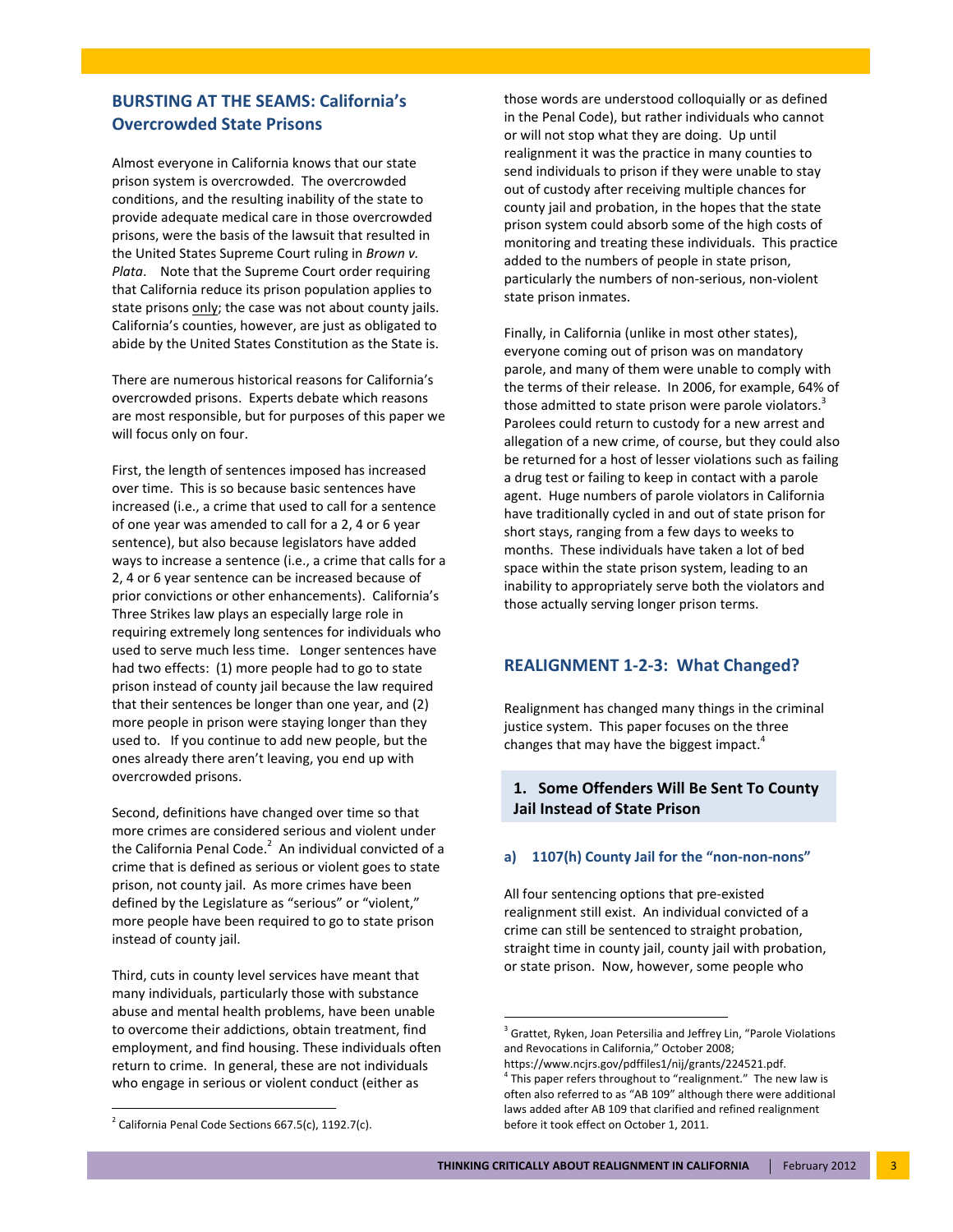would have gone to state prison will now go to county jail *even if their sentence is longer than one year.* Under realignment, individuals convicted of non‐ serious, non‐violent, non‐sexual crimes will now serve their time in county jail instead of prison no matter how long the sentence is, so long as they do not have any serious or violent prior convictions.<sup>5</sup> There is no upward limit or maximum sentence that can be imposed; the sentence will be served in county jail no matter how long it is.

These sentences are sometimes referred to as "1170(h)" sentences because 1170(h) is the number of the statute affecting these cases. Individuals eligible for 1170(h) sentences are also sometimes referred to as "non‐non‐nons." If a person is convicted of a crime that is serious, violent or sexual, or if the person has a prior conviction that is serious or violent, or if the person meets any of the exceptions specified in the law (like domestic violence), he or she is not eligible to receive an 1170(h) sentence in the county jail. Instead, he or she must serve their time in a state prison just as they would have before realignment.

Sentence *length* is not changed by realignment. If the sentence imposed by the judge before realignment would have been three years, the sentence after realignment will be three years. Realignment changes only the physical place in which the person will be incarcerated.

The total number of 1170(h) inmates in a particular county's jail will depend on many things, including the plea bargaining practices of the DA and Public Defender (e.g., whether defendants are pleading guilty to serious or violent crimes that require state prison, or whether deals are made that keep them in county jail). More interesting than the total number of 1170(h) inmates, however, is the relative increase in each county's jail population. In some counties individuals convicted of non‐serious, non‐violent, non‐sexual crimes, and who had no serious or violent prior convictions, were unlikely to be sentenced to state prison even before realignment. In those counties the increase in county jail population is expected to be smaller because the county was already keeping its "non‐non‐nons" in the county. In other counties, individuals convicted of "non‐non‐non" offenses who did not have a serious or violent prior were routinely sentenced to state prison before realignment. In those counties the increase in county jail populations is expected to be much higher

because the counties now have to keep those individuals in county jail.

#### **b) Split Sentences**

Sentence lengths under California's penal code were not changed by realignment – a crime that would have resulted in a 5 year sentence in 2005 will still call for a 5 year sentence in 2012. Sentences have not been shortened.

However, because of realignment, judges now have an option in 1170(h) cases (that is, in non‐serious, non‐ violent, non‐sexual cases where the defendant has no serious or violent priors), to impose what are called "split sentences." In a split sentence, the judge orders that a sentence that is, for example, 5 years, but then orders that the defendant serve some portion of the time in county jail and the remainder in the community under mandatory supervision. The nature of the split is unrestricted – the judge can order anything from one day in custody and the remainder on mandatory supervision, to all custody except for one day on mandatory supervision.

Mandatory supervision is similar to probation, but can include additional monitoring conditions such as a residential treatment program, electronic monitoring or GPS, or home detention. Whether or not the judge orders additional conditions, the person will be supervised by the probation department for the entire length of the mandatory supervision period and any failure to comply with terms and conditions ordered by the judge or imposed by the probation officer could result in the person being sent back to custody. Split sentences are not required under realignment, and if a particular judge does not want to impose them, she does not have to. Indeed, some county District Attorneys have expressed an opposition to split sentences because they reduce the amount of time the offender spends in jail, and it is possible that some judges would be reluctant to impose a split sentence over the DA's objection.

Two key pressures may lead to more split sentences even if there are objections:

First, although the state is compensating California's counties for the cost of housing the 1170(h) population, the amount of money coming from the state to the counties is less than the cost to the counties of incarcerating every 1170(h) defendant for the full potential length of his or her sentence. Unless counties dip into their own coffers, they will not have sufficient funds to sentence every "non-non-non" to the same length of time as they did before realignment. Alternatives to incarceration such as treatment and

 $5$  There are a few other exceptions that preclude a county jail sentence. Domestic violence convictions, for example (Penal Code 273.5), are not legally defined as serious or violent unless there was great bodily injury, but individuals convicted of domestic violence are not eligible for 1170(h) county jail sentences and must still do their time in state prison.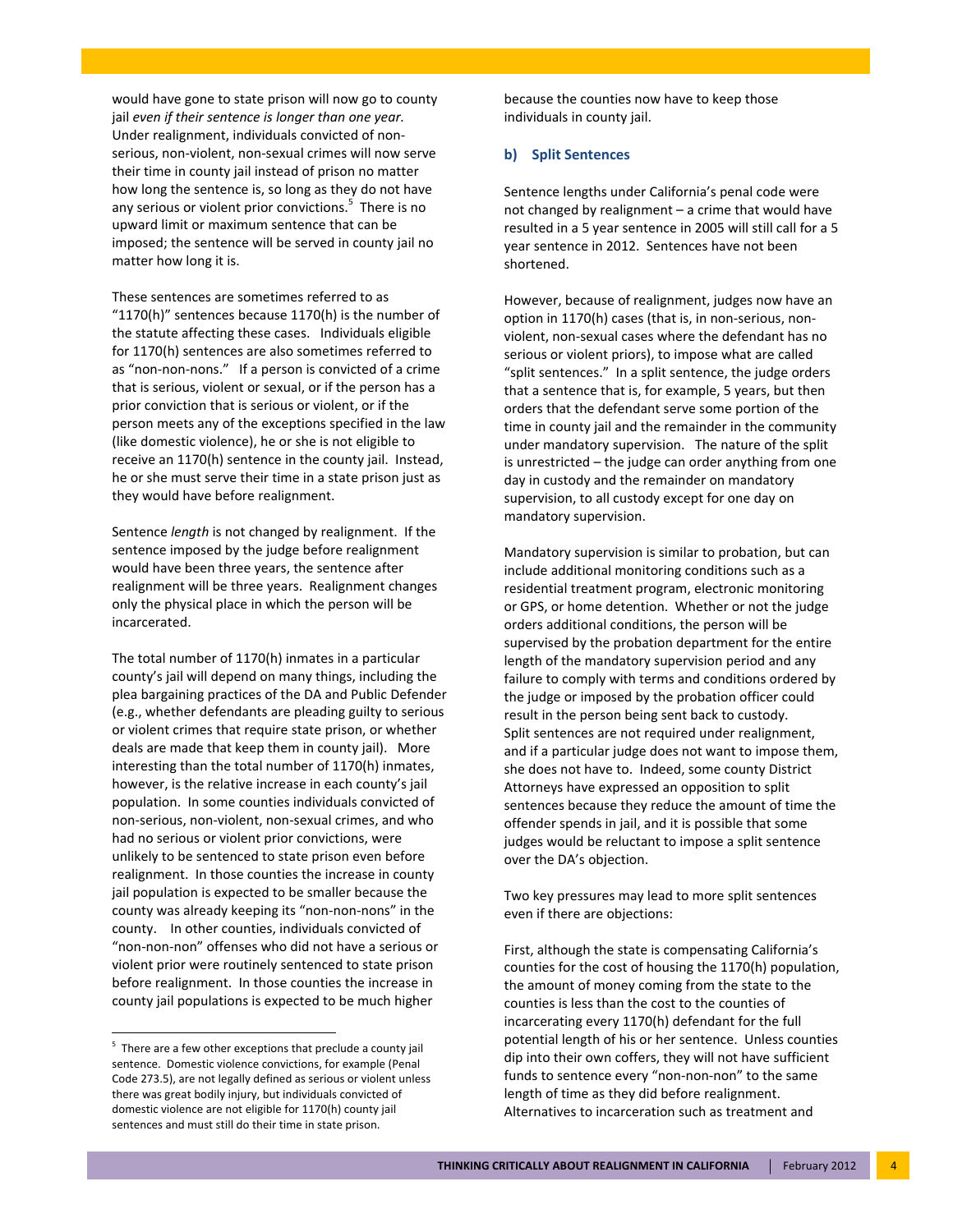home detention with GPS are less expensive than incarceration, and in some situations can be as effective as incarceration. It is a goal of realignment that counties will utilize more of these alternatives for their non‐serious, non‐violent, non‐sex cases.

Second, realignment as currently drafted contains no provision for a probation "tail" following the defendant's time in custody. Before realignment, a "non‐non‐non" serving any amount of time in state prison would be released to the community with a mandatory three year term of parole supervision, and a "non‐non‐non" serving time in county jail would likely have a probation "tail." Now, a "non-non-non" must go to county jail instead of state prison, but if the judge does not split the sentence there will be no supervision following the individual's release from custody. Until realignment is amended, the only way to provide for post-release supervision in 1170(h) cases is for the judge to reduce the incarceration portion of the sentence and replace it with a period of mandatory supervision.<sup>6</sup>

# **2. Some Offenders Released From State Prison Will Be On Post Release Community Supervision Instead of Parole**

Much of the initial confusion around realignment arose from a perception that communities would be inundated by offenders being released early from state prison. In fact, as noted earlier, no one is going to be released early from state prison under realignment. There is no provision in realignment that permits or encourages the state prison system to release anyone early. Under realignment, individuals being released from state prison will be released at the same time they would have been released before realignment.

Realignment brings only one change: before realignment, everyone released from state prison was placed on state parole and supervised by the parole department. Now, some offenders released from state prison will be released on state parole (just as before), while others will be released on "PRCS," or "Post Release Community Supervision." PRCS, unlike parole, will be administered and paid for by the county probation department.

In order to be eligible for PRCS instead of parole, the offender must be in prison for a non‐serious, non‐

violent, non-sexual crime.<sup>7</sup> This is not the same as the condition for an 1170(h) sentence in county jail instead of state prison  $-$  in order to be eligible for an 1170(h) county jail sentence the person must be a "non‐non‐ non," *and* they must not have any serious or violent prior convictions. When determining eligibility for PRCS supervision, however, only the current crime of conviction matters. So long as the current conviction is non‐serious, non‐violent, and non‐sexual, regardless of prior convictions, the person will be released on PRCS.

In many ways PRCS is similar to parole. There are a few key differences, however. First, parole was (and is) a state function incorporated into the state budget. PRCS supervision will be managed and paid for by the county, not the state. Some of the money coming from the state to the counties under realignment is intended to compensate county probation departments for the increased costs associated with supervising more individuals than they were supervising before, since they are now supervising probationers and PRCS individuals.

Second, parole was (and is) regionally managed, whereas PRCS will be handled by the county probation department. In urban and denser communities this may not make a difference because the parole region is likely similar to or the same as the county boundary. In larger rural areas, however, a parole agency may have covered an area larger than the county, resulting in more distant supervision.

Third, individuals on PRCS will be supervised for less time than individuals on traditional parole. Parole was virtually always a three‐year term, and could last longer than three years if the offender was unable to comply with the conditions and had their parole extended. In addition, a parole violation could result in incarceration of up to a year, and time in custody did not count towards the three years. PRCS, in contrast, can terminate after six months if the offender is doing well, *must* terminate after one year if the offender is doing well, and terminates automatically after three years regardless of how well the offender has complied with the terms and conditions. Moreover, sentences for PRCS violations are limited to 180 days in custody. For these reasons the number of individuals on PRCS at any given time is expected to be lower than the number of individuals that used to be on parole. Since fewer individuals will be under supervision at any given time (due to shorter supervision terms), there will likely be

<sup>6</sup> It is widely expected that this gap will be remedied in "clean up" legislation drafted in 2012.

<sup>7</sup> As with the 1170(h) cases, some additional exceptions were added in the realignment legislation. High‐risk sex offenders and mentally ill individuals, for example, will continue to be on traditional parole instead of PRCS. Starting in 2013, however, virtually all state prison releasees will be on PRCS instead of parole.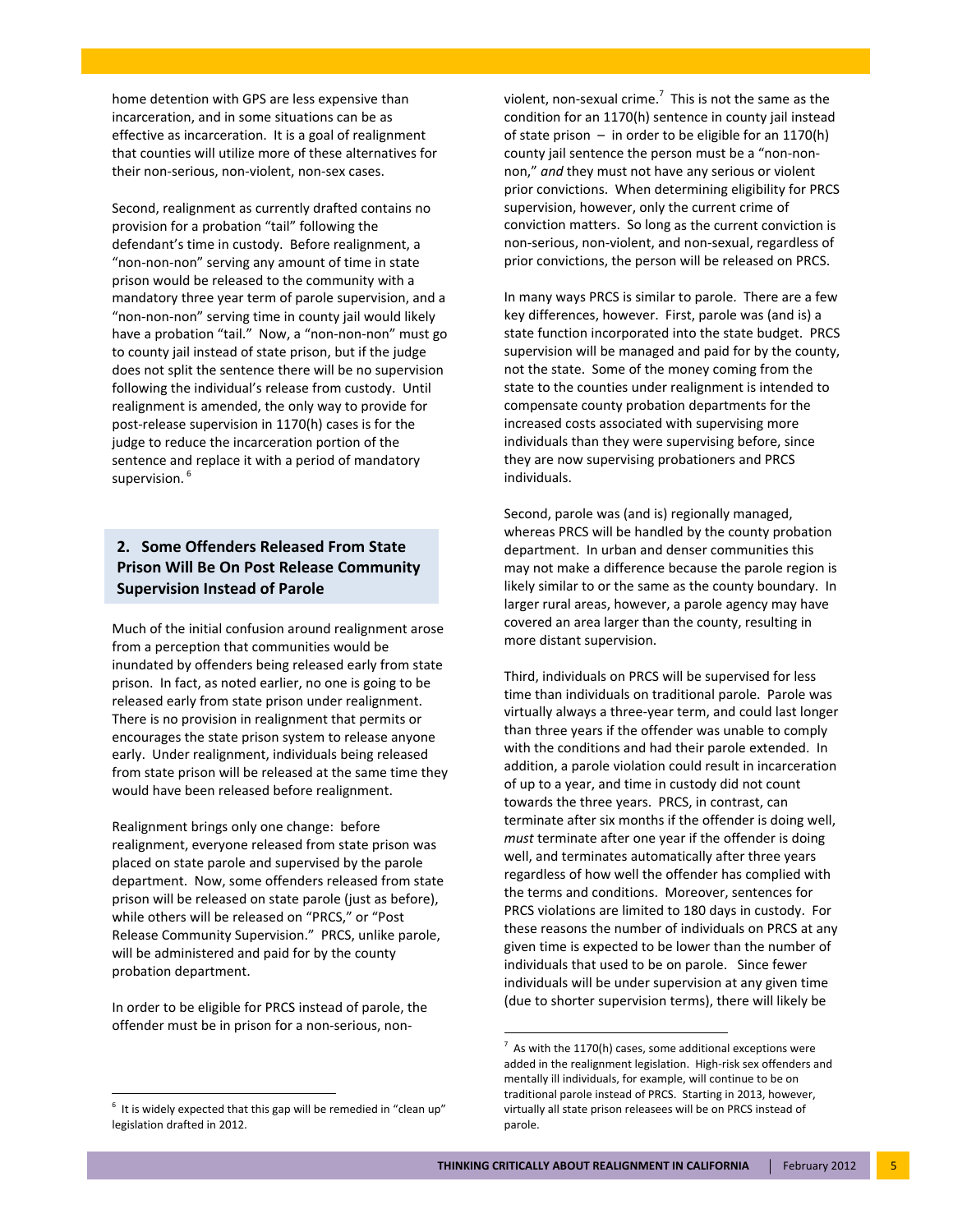fewer people in custody for violating their supervision as well.

### **3. Parole Violators Will Be In County Jail Instead of State Prison**

Previously, individuals violating their parole could be returned to custody on the violation for anywhere from a few days up to 12 months. Custody could be in state prison or in county jail, but would always be paid for by the state. A parole violation could be a dirty drug test, failure to report when ordered, failure to live where ordered, a new arrest, or any number of other transgressions. Oftentimes an individual on parole would be arrested for a new crime, and the matter would be resolved as a parole violation with the new charges dropped. For these reasons, before realignment the California state prison system on any given day would be filled with thousands of parole violators, many of whom were there for only short periods of time.

Under realignment, many individuals who would have been on parole are now on PRCS. Even those still on parole, however, are affected by realignment, as custody time for parole violations in most cases is now limited to 180 days, and incarceration is limited to county jail (paid for by the county), not state prison. By forcing parole violators to remain in county custody, the state avoids the costs incurred when parole violators cycled through state prison for short term.

#### **Early Release From County Jail**

Although much has been said about the threat of criminals being released early because of realignment, realignment did not create early release.

Even before realignment, county sheriffs throughout California could release low risk, misdemeanor or minimum security inmates from county jail onto home detention or electronic monitoring, if necessary because of jail overcrowding. $8$  The release could occur before the completion of the sentence ordered by the court, as California's penal code grants early release authority to county sheriffs regardless of the sentence imposed by the judge so long as the county jail is overcrowded.

Although realignment did not create early release, it did expand the sheriff's power so that county

sheriffs can now release of a greater category of inmates onto electronic monitoring or home confinement. Realignment expanded the discretionary power of the county sheriff so that the sheriff can legally release inmates even if they are not minimum security, low risk, or serving time on a misdemeanor, so long as the county jail is overcrowded. Those released early would still have to be on home detention or electronic monitoring, just as before realignment, and they would be supervised by the probation department.

Although the law is now applicable to a broader category of inmates, it may not be 1170(h) individuals who would be released in an overcrowding situation. County jails hold many different kinds of inmates – anyone awaiting trial who cannot afford bail or anyone who was not granted bail, for example, will be in county jail. Indeed, in some counties the jails are more than half full with pretrial detainees (that is, those who cannot afford bail or for whom bail has not been granted). Counties with overcrowded jails have options to consider before early release of 1170(h) offenders – more defendants awaiting trial, for example, could be released on house arrest with GPS, or more misdemeanor defendants could be sentenced to house arrest, community service and treatment programs. Taking advantage of these options would significantly reduce population pressures on the county jail and make early release of more serious offenders less likely.

# **PLATA V. BROWN AND THE (POSSIBLE) MYTH OF REALIGNMENT AS A SOLUTION TO OVERCROWDING**

It has repeatedly been said that realignment was enacted in response to the United States Supreme Court's Order in *Plata v. Brown*, the prison overcrowding case. In fact, realignment has been a topic of discussion in our state government for at least the past five years, before the Supreme Court's Order. A version of realignment was on the table and in the works well before the *Plata* decision. It was the Supreme Court's *Plata* decision, however, that provided the political impetus for this version of realignment to be signed into legislation at this point in time.

More importantly, despite political claims to the contrary, realignment alone may not solve California's overcrowding problem. Imagine that the California state prison system (that is, the state prisons run by CDCR, not the county jails run by each county) is

 <sup>8</sup> California Penal Code 1203.016; 1203.017.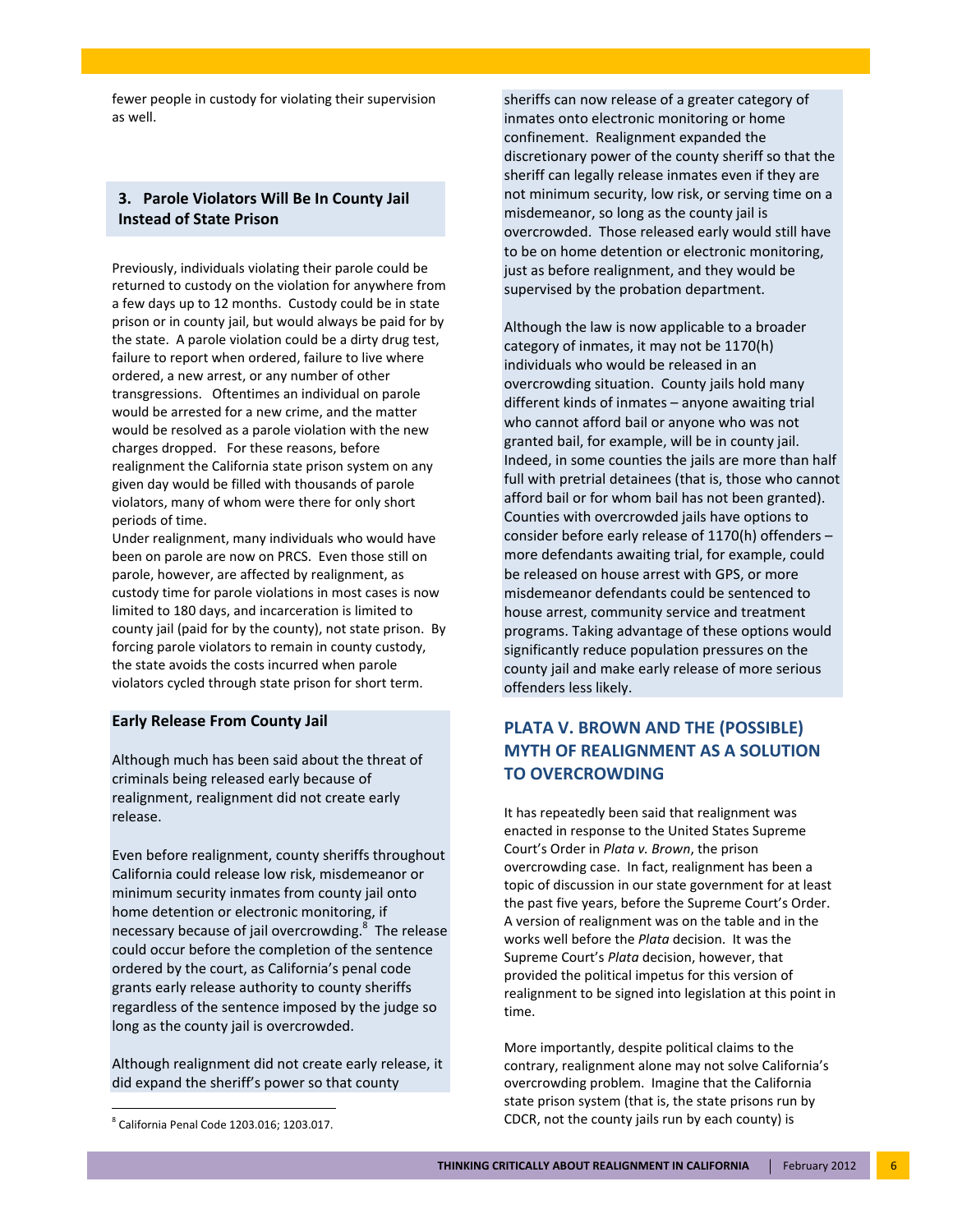represented by a full bathtub. The spigot is on, flowing full force into the tub, and the drain is open, allowing water to drain, but the tub remains completely full to the brim. Realignment should slow the spigot by diverting some people (the 1170(h) population and parole violators) to county jail instead of state prison. But this is on a going forward basis only. So the water flowing into the tub is slowed, but the tub remains overly full, and the drain continues to drain at the same rate. Over time, a slowed spigot will leave the tub less full. But this is may not happen on the short timeframe ordered by the Supreme Court in *Plata*. 9

## **SHOW ME THE MONEY: Likely Sources of Future Political Conflict**

As with all things political, many of the battles over realignment are at their core about money. Although the state is providing money to the counties to compensate them for some of the expected costs associated with realignment, the money is coming to the counties unrestricted beyond the fact that it must be used for realignment related expenses such as incarcerating 1170(h) offenders, providing community services to offenders, and supervising PRCS individuals. Distribution of funds within each county will differ depending on the political needs of the area, as will the ways in which county agencies like the sheriff and the probation department allocate their portion. This means that each county will have different political battles and resolutions. We can expect, however, some overlapping themes. For example:

- Counties are now financially responsible for housing and monitoring the "non-non-nons," an expense formerly carried by the state whenever these individuals were sentenced to state prison. Although the state is providing the counties with money as part of realignment, the state is not providing enough money to incarcerate every "non‐non‐non" in county jail for the same amount of time as they otherwise would have been incarcerated in state prison. Counties must either incarcerate "non‐non‐nons" for less time, or use some of their own money to pay for incarceration expenses. County officials with a political inclination toward longer periods of incarceration will likely speak against realignment, since they do not want to use their scarce resources to pay for something that the state used to pay for.
- If a particular county chooses to send all their "non‐non‐nons" to county jail rather than to utilize

shorter custodial sentences or split sentences, the county's incarceration costs will be extremely high and its jails will fill to capacity. Because in most counties the jail is administered and staffed by the county sheriff, it will be the sheriff who feels the financial and administrative brunt of these policy decisions. It may be the sheriff who speaks out most loudly against realignment as a result of these pressures.

- Many California counties are seeking to build new jail facilities, and are arguing that they need to do so because of realignment. This is not entirely accurate for all these counties – in many of them, decisions about how to manage and house all offenders, including pre‐trial detainees, could be made differently and could result in reduced county jail populations. But jail expansion provides jobs and economic support for a community, so realignment may provide the political will to build more jails. Spending more money on jails, however, means spending less money on everything else, from potholes to public health to policing.
- Prior to realignment, some parole violators were sent to prison, while others were sent to county jail but the state reimbursed the county for the cost of housing them. For counties with extra space in their jails, this has been a source of income that they will no longer see. These county budgets may suffer more than others, making adaptation to the changes brought by realignment more difficult.
- Parole offices throughout the state are downsizing as a result of realignment, and will continue to get smaller over the next few years. Many parole agents will lose their jobs. In some counties, the requirements for being a probation officer are different from those for parole agents, so it is not the case that parole agents can easily transfer to the probation department. Many parole officers may be unable to find employment despite the fact that probation departments are expanding. Parole agents and their supporters may speak out against realignment for this reason.
- Probation departments in many counties have been underfunded for years, sometimes because of a belief that probation departments were supervising less serious county jail offenders rather than more serious state prison offenders. This belief (whether true or not), combined with tight financial times, has resulted in probation departments with very high caseloads in many places throughout the State. Particularly in

<sup>9</sup> The "full bathtub" analogy is not original to the author of this paper. It has been used by many others, and is borrowed here without attribution because the original creator is unknown.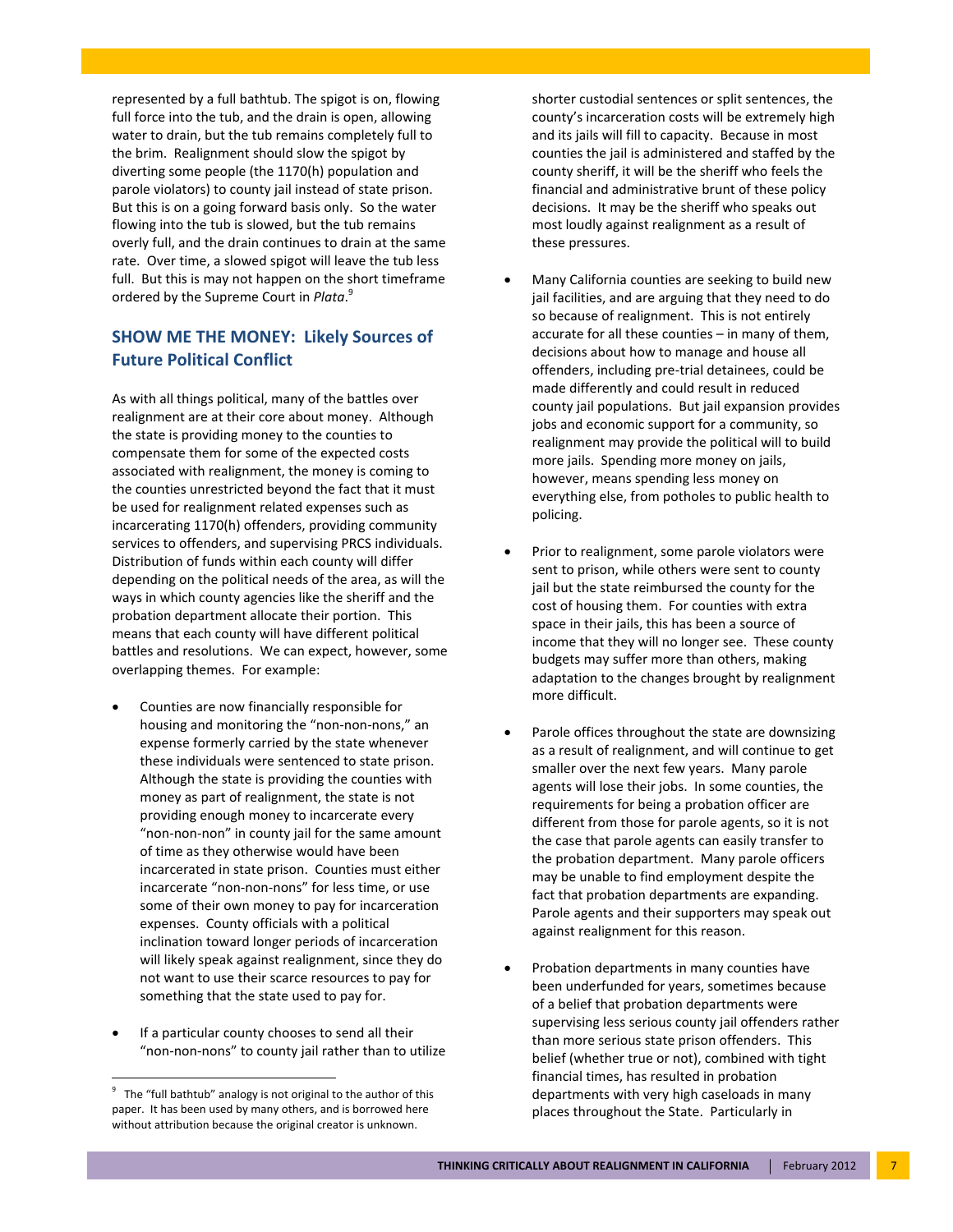counties with fewer established community treatment and rehabilitation options, these high caseloads make realignment daunting for many Chief Probation Officers as they look toward increasing the number of people supervised by their departments.

- California's realignment funding methodology rewarded counties that sent more people to prison before realignment. The states allocated money to the counties based not on how many crimes or the types of crimes committed in that county, but rather on how many people the county had been sending to state prison in the years before realignment. For this reason, counties that were sending many of their "non-non-nons" to state prison rather than county jail before realignment are receiving more money than counties that were sentencing their "non‐non‐nons" to county jail or probation. This means that now, under realignment, two counties handling the same number of "non‐non‐nons," may be receiving very different amounts of money from the state.
- The issue of parole violators is one that may lead to political turmoil and budget disputes. As of the date of this paper, it appears that the state underestimated the numbers of parole violators that would be going to county jail instead of state prison in most counties. Since funding was based on state estimates, counties with larger than expected numbers of parole violators are feeling financial pressure. They are advocating for greater amounts of money from the state in the future, but they may also have to consider alternate supervision strategies and alternate sentencing options (such as residential treatment programs, and home detention with electronic monitors) for parole violators. The state does not have sufficient money to reimburse the counties for incarceration at the same rates violators were incarcerated in the past, nor does it have the money to continue incarcerating parole violators in state facilities.
- There were thousands of people in California already on parole when realignment went into effect on October 1, 2011. Now, if one of these pre‐existing parolees is returned to custody for a violation, and his crime of commitment was a non‐ serious and non‐violent offense, he will be released from custody onto county‐funded PRCS, not on state‐funded parole. This category of PRCS individuals has been much larger than expected in many counties, but was not fully recognized in State funding calculations. This is an issue that will have to be resolved.

## **THOUGHTS FOR THE FUTURE**

There are a number of issues to watch on the horizon.

- Simply transferring individuals from overcrowded state prisons to overcrowded county jails will likely lead to more lawsuits. Unconstitutional conditions in county jails are no more acceptable than unconstitutional conditions in state prisons, and counties that cannot fulfill their constitutional obligations are likely to be sued. Counties that do not figure out how to provide health care and how to avoid overcrowding will be forced to allocate some of their scarce fiscal resources to defending themselves in court.
- County jails were not built for long term sentences, but with realignment a greater number of individuals will be staying in county jail for much longer than a year. Counties are going to need to figure out how to provide programming, including employment training, education, outdoor space, and visiting for these inmates.
- There will likely be policy disputes about whether realignment is "working," and there will be no easy answer. State prison populations are dropping, so on that basic level realignment may be called a success. But moving people from prison to jail cannot truly be called a success. Realignment will have to be studied on multiple levels, including reductions in crime rates, better provision of community services and more successful reentry for ex‐offenders before conclusions can be reached about the success or failure of realignment. Results may be better or worse for different groups (women vs. men, older vs. younger offenders), and will almost certainly differ county by county.
- The decentralized nature of California's criminal justice system means that each county's practices regarding arrest, charging, plea bargaining, and sentencing differ greatly. On top of that, each county's implementation and financing of realignment is different. In order to determine the true effect of realignment, it will be important examine counties over time, so that a county before realignment is compared to itself after realignment. This may provide more meaningful data than comparing one county against another.
- Before realignment, individuals charged with a new crime while on parole would often plead guilty to a parole violation, and the new charges would be dropped. However, the maximum time that could be imposed for a parole violation used